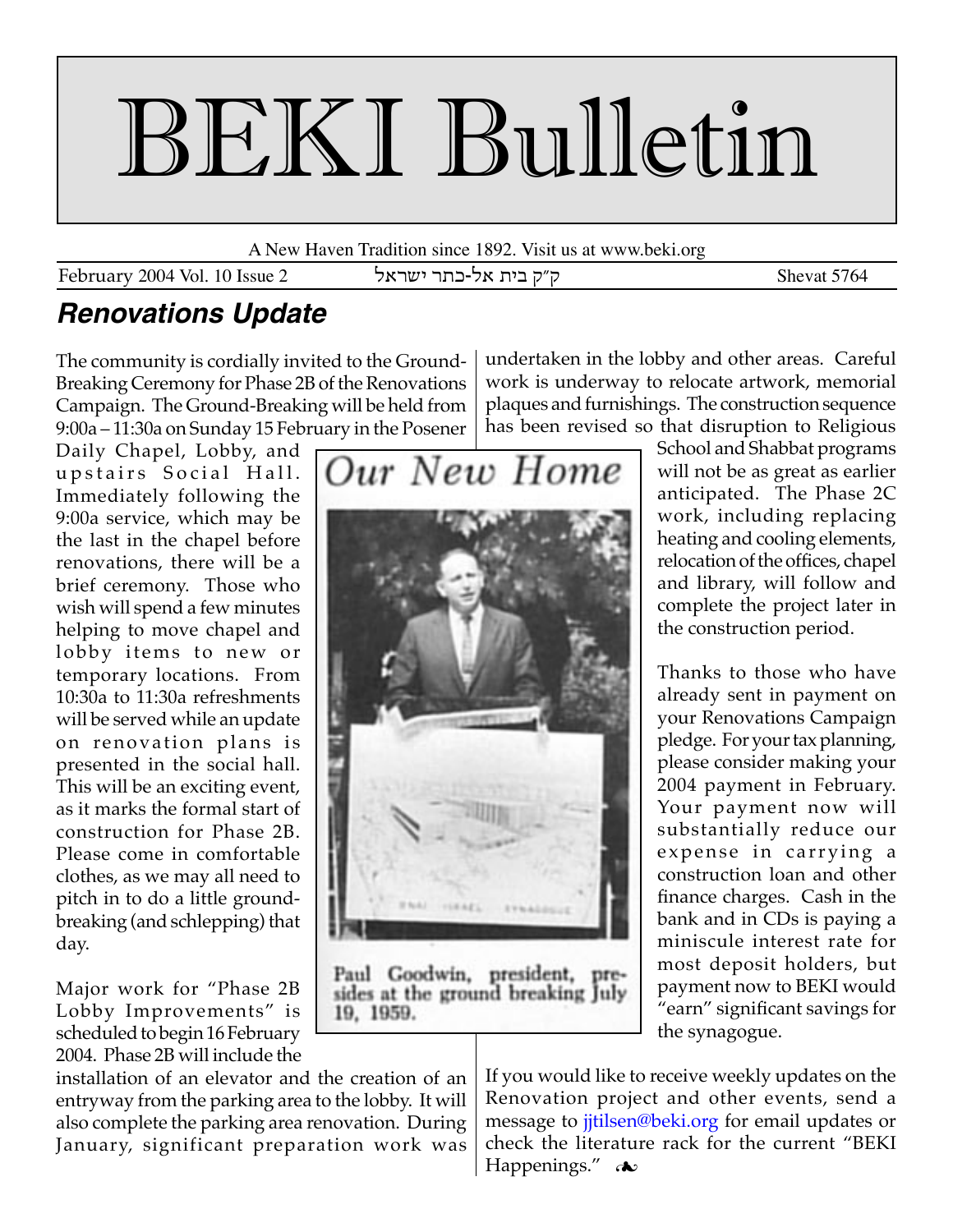#### • Save the Date •

Sunday 06 June 2004, 6:00p to 11:00p

A Dinner in Celebration of our first 10 years together!

Honoring Rabbi Jon-Jay Tilsen & Miriam Benson

#### **Calendar Notes in February**

Presidents' Day: On Monday 16 February, Presidents' Day, the Shaharit Morning Service is from 9:00a to 9:35a. The Rashi Study Group will meet from 9:45a to 10:30a.

#### **Checks VISA MasterCard Honored**

Our office accepts VISA™ and MasterCard™ in payment of any pledge, bill or purchase (except grocery certificates). BEKI is charged fees for the use of charge cards, so checks are still preferred. To pay by Visa™ & MasterCard™ simply call, write

or visit our office with the card's name, number and **MasterCard** expiration date.



#### **Playgroup/Parents' Group**

If you might be interesting in participating in a Parents' Group or Playgroup for preschoolers and their parents to meet on the first and third Thursdays each month from 10a to noon, please contact Janet Golden at [janetgolden@optonline](mailto:janetgolden@optonline). net or 203.877.6099.

## - Your Ad Here -

The BEKI Bulletin is sent to over 600 households and is repeatedly consulted as a reference document. **Advertisers report positive results.**

> For rates and to place your ad, contact Peggy at [office@beki.org](mailto:office@beki.org) (389-2108 x14)

## **BEKI Bulletin**

The newsletter is published monthly by Congregation Beth El-Keser Israel for the benefit of its members. Congregation Beth El-Keser Israel is affiliated with the United Synagogue of Conservative Judaism.

To contribute articles or for inquiries regarding membership, donations, or special activities, call the Synagogue office (203) 389-2108, or write to 85 Harrison Street, New Haven, CT 06515-1724 or email: *[jjtilsen@beki.org](mailto:jjtilsen@beki.org)*

or see our web page: *[www.beki.org](http://www.beki.org/coopjona.html)* For information about advertising, call the synagogue office. Deadline for submission of ads or articles is the 1st of the month preceding publication. Annual subscription is \$36.00.

*BEKI Bulletin*

© 2004 Congregation Beth El-Keser Israel. A Message from Rabbi Tilsen & Dear Rabbi © 2004 Jon-Jay Tilsen. All rights reserved.

Editor Rabbi Jon-Jay Tilsen<br>Associate Editor Donna Levine<br>Associate Editor Donna Kemper Circulation Manager Saul Bell<br>
Photographer Charles Ludwig Advertising Editor **Sheila Gardiner**<br>
Advertising Associate **Sheila Gardiner**<br>
Ronni Rabin Advertising Associate



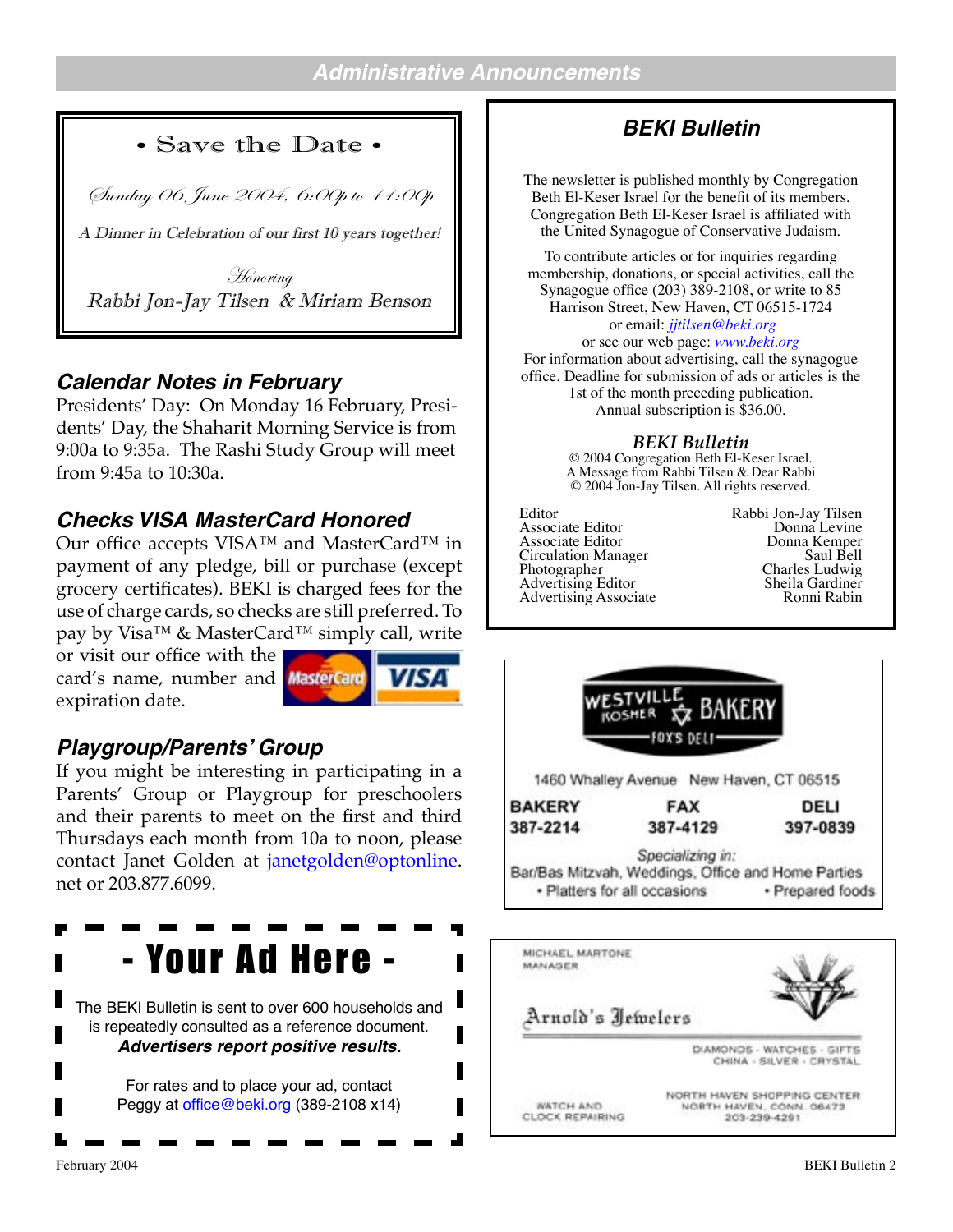## **Is God Made Up?**

Did God create us, or did we create God? Remarkably, our sages taught that *both* propositions are true.

It is easy for us to see in other religions the extent to which human projection and wishful thinking is responsible for notions of God. Religion is often a response to the vicissitudes and suffering of life, as well as a tool of the powerful to retain their power. When non-Jewish people declare their leaders prophets or deities, we dismiss it as foolishness or deception.

When we realize that this happens to others, we should be able to recognize that the same process happens among the Jewish People as well and shapes our image of God. Jonah Cooper, who recently celebrated becoming a bar mitzva, described his healthy skepticism this way in his [Devar Torah](http://www.beki.org/coopjona.html):

*Imagine yourself sitting alone on your couch watching TV and eating your favorite snack food. You have a family, many friends and a successful job. Suddenly, you hear a voice, a powerful commanding voice [such as that attributed by the Torah to God]. Would you do it [what the voice commands]? Would you make the choice that would dictate the future of countless individuals? To tell you the truth, I don't think I would. I wouldn't believe it was God; I would think I was crazy and get myself a good therapist A.S.A.P.*

Our sages knew that such "voices" in our day are usually either chicanery or the sign of mental illness. People create God, that is, *make up* what God says. For that reason, the sages ruled that *we do not listen to heavenly voices* (Bava Metsia 59ab and elsewhere) even if we hear them ourselves; certainly not those that others claim to hear. With all of the false prophets and false messiahs about, the rabbis had to take a stand. They essentially banned prophecy.

Our sages recognized that God, in our tradition, is experienced partly as a *literary character*. This recognition emerges from a study of Midrash, in which the sages felt free to create dialog for God for educational or inspirational



Rabbi Tilsen

purposes. While Midrash expresses profound truth, no one other than the fundamentalist or ignoramus would claim it to be a literal portrayal of Divine dialog.

More than that, our sages recognized that any literary presentation of God is inherently limited by human experience and intelligence. Rabbi Saadia Gaon, who lived one thousand years ago, explained this notion by saying (as did others before and after him) that "the Torah is given in human language." That is, the Torah is composed in a way that is comprehensible to us given our limitations. It uses anthropomorphism and is limited to words and ideas already comprehensible to its readers.

A dog's ability to understand is great compared to that of a worm. Our ability to understand our world is great compared to that of a dog. Perhaps as humanity evolves, people will reach new levels of consciousness and understanding, such that they will look back at us as primitive and limited. Most adults consider children's understanding of the world to be limited much the same way. For now, though, the Torah can only stretch the minds of its readers and followers, but cannot try to vastly exceed our capacity for understanding. For that reason, every representation of God in Torah is limited by what the human mind can comprehend. The limitations are partly biological and partly cultural. If the God of Torah is not *created* by the human mind, that God is perceived and thereby *shaped* and *edited* by the human mind. It could not be otherwise.

At the same time, there are certain experiences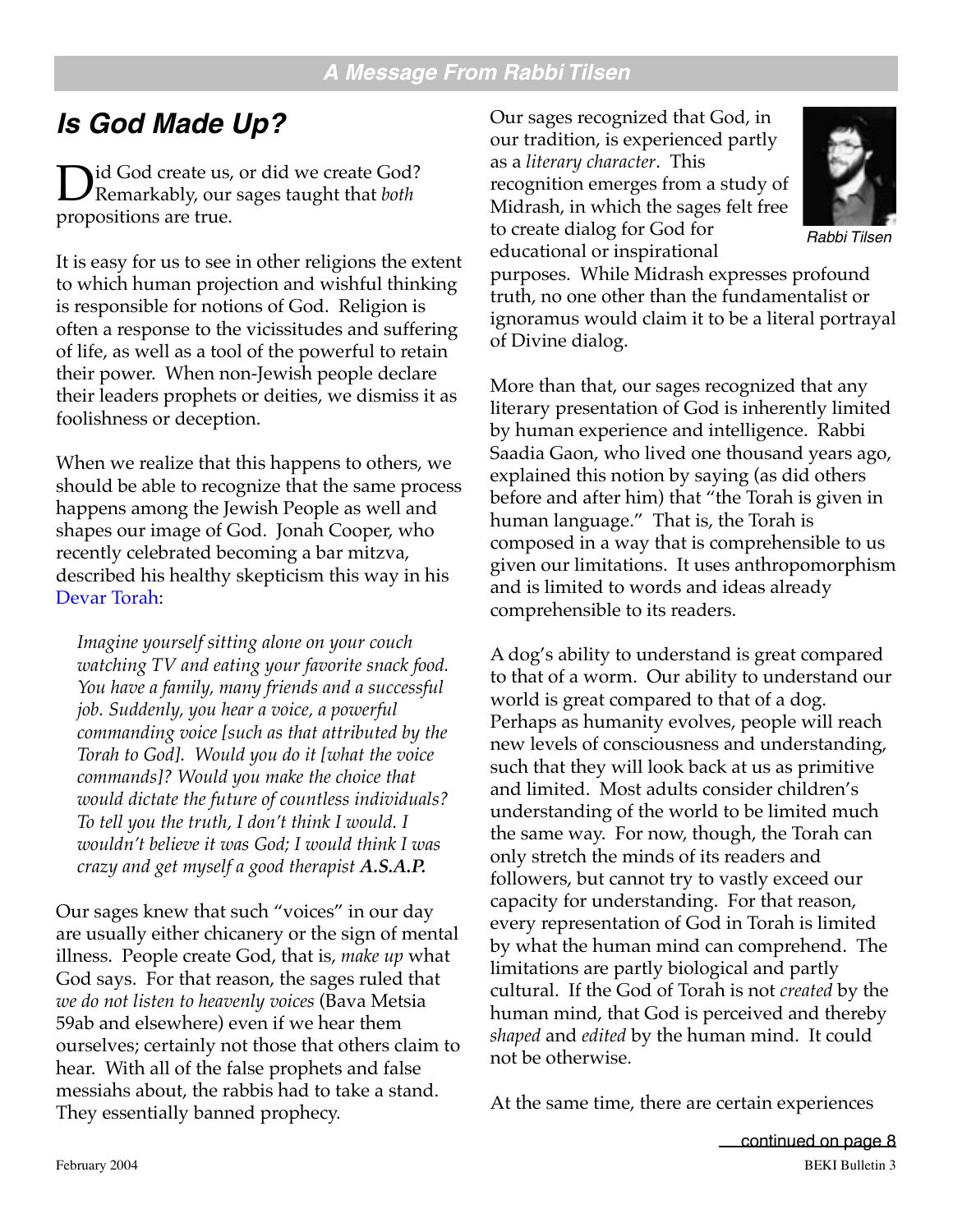#### **A Message from the Education Director**

I remember vividly the Civil Rights era. I<br>believe that many of my values that I live my<br>life by I learned during that era. We have been life by, I learned during that era. We have been studying Dr. Martin Luther King and Rabbi Abraham Heschel in Religious School. We conducted a Memorial Service for Dr. King and the Etgar students joined us with readings from Maya Angelou and Reverend King.

When asked about the long march from Selma to Montgomery, Alabama, Rabbi Heschel said that walking and changing the world with Dr. King was just like praying in a synagogue. These words ring true for us today. If we teach our children social action and social justice, that is like praying. We are taking our Jewish core values and the prayers of our ancestors and turning them into action... to heal the world.

I love to learn from children; the younger the child often the more amazing is their innocence and the depth of their passion about what they believe. I had this experience with Julia Joy in Kindergarten. I mentioned Dr. Martin Luther King and she said, "I know the whole story." So I replied, "Tell me." As she spoke her brown eyes widened and widened and she became more enthused about her story telling. Here is Julia's story.

" A long time ago in the Olden Days there were laws that were not fair for dark people. The light people got to sit at the front of the bus, and the dark people had to sit at the back of the bus. One day Rosa Parks sat in the front of the bus. She got arrested. The Bus Company lost money. Then the dark people listened to Dr. Martin Luther King. After a while the Bus Company let the dark people sit anywhere on the



bus. Dr. King became very famous. Then a bad man shot him and he died five hours later. People were sad."



As she ended her rendition of the

story I was amazed by her storytelling, her word choice and her spirit. Dr. Lauren Kempton

Yes, we should learn from children and perhaps if we listen to them this fragile planet might shift toward universal human rights.

So as Dr, Martin Luther King said on the steps of the Alabama State Capitol after the march from Selma to Montgomery in 1965:

*I know some of you are asking today, "How long will it take? I come to say to you this afternoon however difficult the moment, however frustrating the hour, it will not be long, because truth pressed to earth will rise again.*

*How long? Not long, because no lie can live forever. How long? Not long, because you reap what you sow. How long? Not long, because the arm off the moral universe is long, but it bends toward justice. How long?*  If we listen to our youth like Julia, not long. We are on the right path.

## **BEKI Religious School**

## **Teachers Go To School Too**

In January, Educators from Greater New Haven and Fairfield County gathered for the Judith A. Kaye Annual Jewish Educators' Conference. The teachers were welcomed by Sydney Perry, Director of the Department of Jewish Education. The conference began with a keynote by Rabbi Tzvi Blanchard entitled: "I'm Not Sure I Want to be Who You Are: Mutual Recognition and Responsibility in Educational Settings."

The teachers then attended two series of themed workshops followed by a Working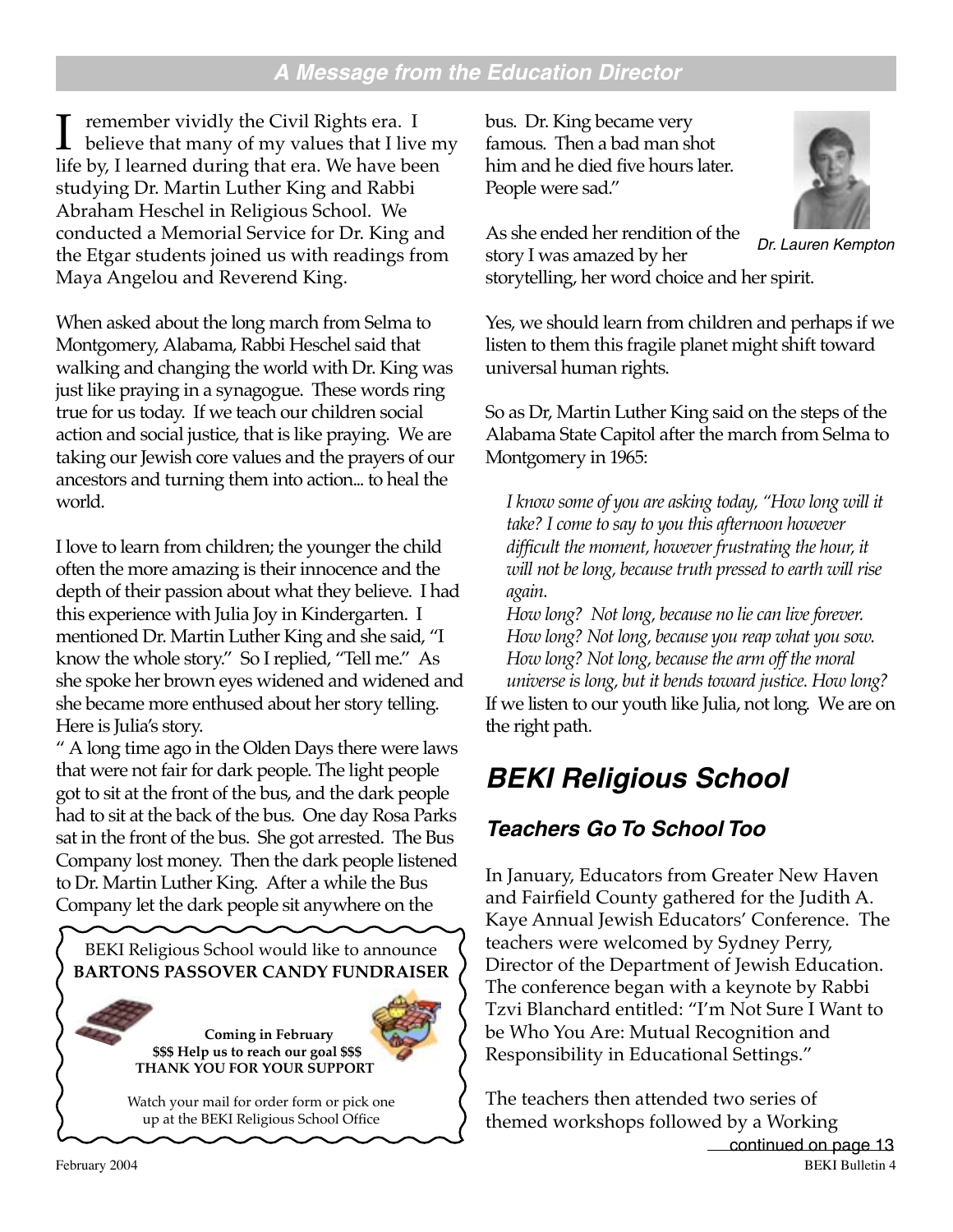#### **LifeCycle**

## **Mazal Tov to:**

- Yaron & Mindy Baitch on the birth of Joshua Ryan Baitch, and to older brother Michael Zvi and to great-aunt and great-uncle Joanne & Stephen Rudof
- Stephen & Rachel Wizner on the birth of their granddaughter Leilani Zael Beatrix Wizner, and to parents Jake & Kira Wizner
- Lynn Coville on receiving her Hebrew Name and being called to the Torah for the first time (Shabbat Minha 07 February 2004)
- Rabbi Murray Levine on being honored by the Rabbinical Assembly, the global organization of 1600 Conservative-Masorti rabbis, at its annual convention in Jerusalem in February, for his first fifty years in the rabbinate. Rabbi Levine is a BEKI member and Chairperson of the New Haven Area Rabbinical Assembly. He convenes and teaches local rabbis weekly for the "Wednesdays with Moshe" study group hosted at BEKI.

Births, Baby Event and Benei Mitzva Notices can be found on BEKI's website [www.beki.org](http://www.beki.org/coopjona.html) in the [Lifecycle](http://www.beki.org/newsindex.html#lifecycle) section.

Death Notices and Yahrzeit Observances listed by name and date can be found on BEKI's website [www.beki.org](http://www.beki.org/coopjona.html) in the [Lifecycle](http://www.beki.org/newsindex.html#lifecycle) section.

**Office Hours by Appointment** (203) 389-9174

#### **RAVIT AVNI-SINGER, MSW LCSW**

Child, Adolescent and Adult Psychotherapy

214 Amity Road Woodbridge, CT 06525

## *With Sorrow we note the passing of*

**Betty Lowell, mother of Eleanor (& Jeffrey) Lowell**

**Leon Kunofsky, father of Ronnie (& James) Consiglio**

**Shirley Rubin, aunt of Donald (& Ann) Green**

**Aaron Young, father of Irene Friedman**

**Sol Osheroff, uncle of Evelyn Benson and great-uncle of Miriam Benson (& Jon-Jay Tilsen)**

**Anne Schnitman Irwin**

## **Rivercliff Fuel, Inc.**

155 Wheeler's Farms Road Milford, CT 877-9101

All your fuel needs

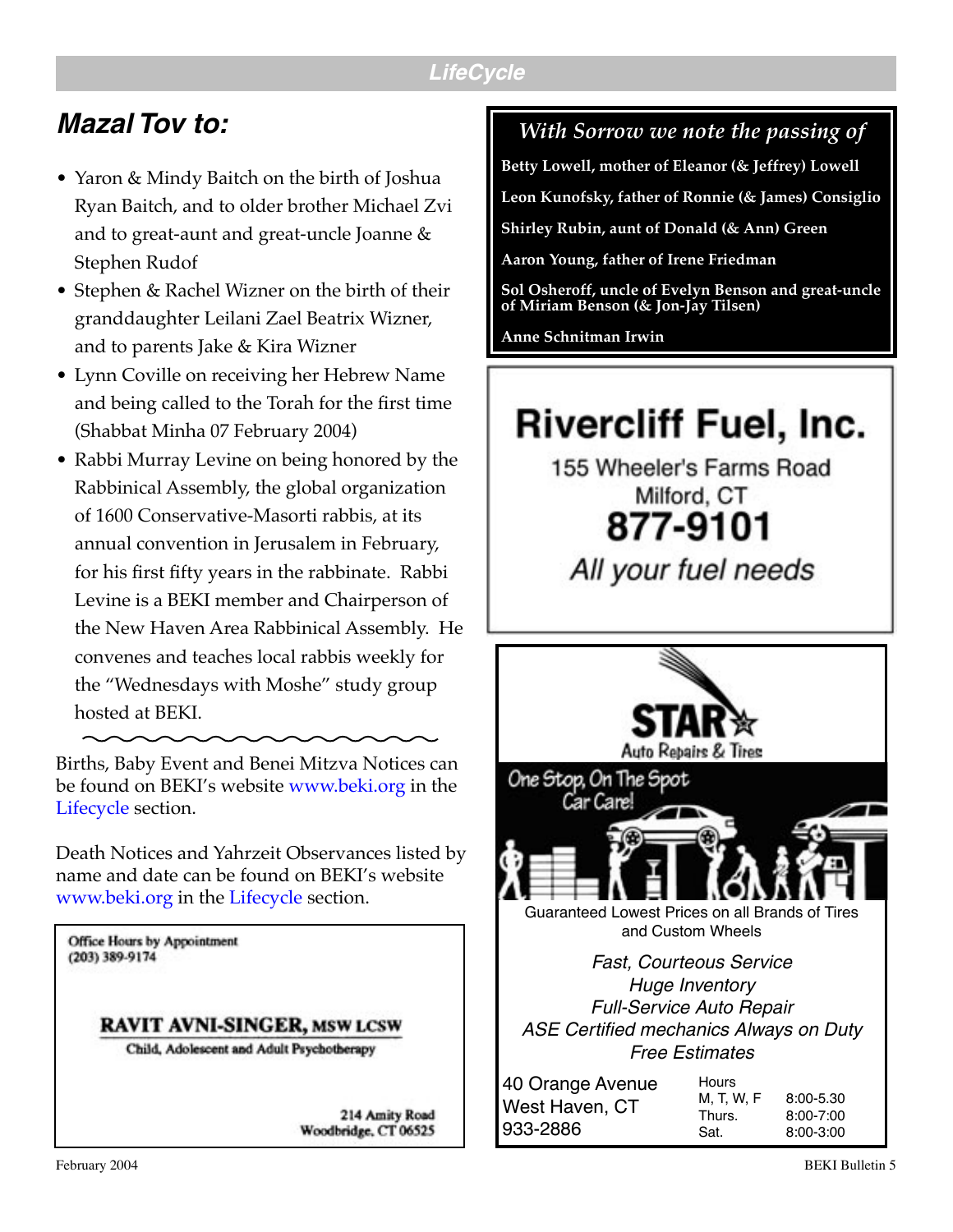## **Is God Made Up?**

continued from page 3

that cause some people to suppose that there must be a great Force in the universe. For me, contemplating the wonders of the cosmos and the quantum, the miracle of life and love, and my own consciousness (not to mention yours), provides an inescapable intuition that there is something big going on that I do not comprehend. For lack of a better name, I call that creator, that repository of meaning, "Creator," "Merciful One," "Holy One," "Powerful One," "Almighty" or simply "God." Whatever that Force was that made the miracle of my life and consciousness (not to mention the rest of the universe), I call "Creator." God created Man (me for sure, you probably).

*Three things there are, together in my eye That keep the thought of Thee forever nigh. I think about Thy great and holy name Whenever I look up and see the sky. My thoughts are roused to know how I was made, Seeing the earth's expanse, where I abide. The musings of my mind, when I look inside – At all times, "O my soul, bless Adonai."*

*Solomon Ibn Gabirol (11th century)* translated by Raymond P. Scheindlin in *The Gazelle*

## **[USY](http://www.beki.org/youth.html#kadimausy) Universe**

What an incredible time we BEKI-BJ USY'ers had at USY's International Convention held in Toronto!

In addition to doing some serious bonding as a region, Hanefesh met hundreds of the 1,200 teens from all over North America. I am sure everyone who attended would agree that this was the best possible way to spend our winter vacations. Canada was quite friendly towards us, and we got over the border in a flash (contrary to popular belief), after a long bus ride, to be

greeted by the most upbeat, friendly staff of the convention. The Sheraton Hotel where we stayed for the week was beautiful (as was the MALL attached to it!), and we got plenty of free time to explore.

There were "*limuds,*" or learning sessions, where we learned everything from keeping kosher to getting married to joining the Israeli army. Throughout the 8-day trip, we saw a cool Imax movie called "Top Speed" at the Ontario Science Museum (and got to shop ourselves silly at the gift shop), took an informative tour of the famous Sky Dome where the Blue Jays play baseball, assisted at a soup kitchen, and had two fun dances. One night, a professional hypnotist entertained us. He was a riot, making innocent members of our region throw fits and instantly fall asleep on stage.

For Shabbat, we had a Friday night discussion and services. What's even more exciting than all of these super cool activities is that our chapter, BEKI-BJ, was nominated as international chapter of the year, due to our winning the Chapter of the Year Award at Spring Convention. That was truly exciting! The certificate will be displayed soon at both B'nai Jacob and BEKI. There are far too many memories to list, but I am sure that if you ask any person who went on this trip, they'll tell you that this was one of the most amazing experiences of their life.

Next year, International's in Chicago. Be there!

*Sarah Oren, BEKI-BJ vice president 2003-2004*

## **Volunteer Opportunities**

## **Shabbat Dinner Coordinators & Helpers**

If you might be interested in helping to coordinate Shabbat dinners at BEKI about once a month or two, please contact Bryna Pauker at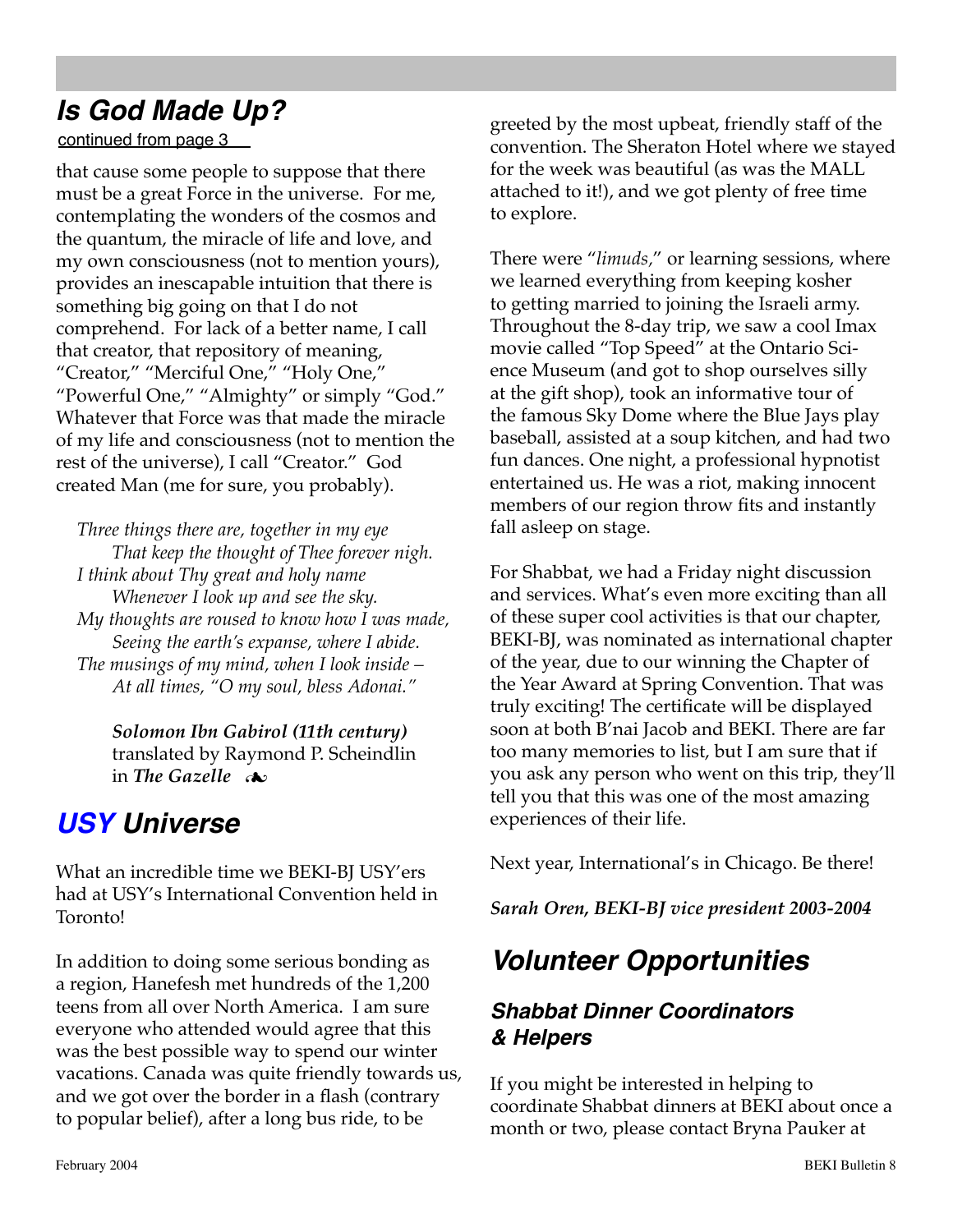[lynnslick@aol.com.](mailto:lynnslick@aol.com) Tasks would include shopping and prepping the meal, helping to set up and clean up the dinner and serving of the dinner, advertising to the members, phone calls, possibly thinking about a small program.

#### **Cemetery Cleanup**

Volunteers are needed to clean and tend the [Beth](http://www.beki.org/findbemp.html)  [El Memorial Park](http://www.beki.org/findbemp.html) and [Keser Israel Memorial](http://www.beki.org/findkimp.html)  [Park.](http://www.beki.org/findkimp.html) One hour once a month is needed at each cemetery. To volunteer please contact David Sagerman at 389-2108 x57 or [davdorsagerman@webtv.net,](mailto:davdorsagerman@webtv.net) or contact Rabbi Tilsen at 389-2108 x10 or jitilsen@beki.org.

## **Erev Shira – Song Night**



There will be an "Erev Shira" – Song Night on Saturday Night 07 February 2004 from 7:30p to 9:00p at the Benson-Tilsen Residence at 281 West Elm Street, New Haven. *Call 389-2108 x14 or 389-6137 for directions. Please bring your voice, songs, songsheets and instruments. If you expect to attend, kindly let the hosts know by calling the Benson & Tilsen household*. This evening is made possible by the **Morris & Sara Oppenheim Endowment for Sacred Music at Beth El-Keser Israel** and by the Benson & Tilsen Family.

#### ≫≫≫≫≫≫≫≫≫≫≫≫

## **Purim Is Coming**

This year we will again help you celebrate the Purim mitzva of *mishloah manot* - the sending of gifts - and *matanot la-evyonim* presents to the poor - with our beautiful BEKI Purim Baskets.

XXXXXXXXXXXXXXXXXXXXXXXXXXX

#### **No worry! No fuss! No shopping!**

Just send in the order form you will receive in the mail. (Order forms are available at [www.beki.org/forms.html](http://www.beki.org/forms.html), in the literature rack in the lobby, and from our office at 389-2108 x14.) Start making your list. There is enough time to check it twice!

Baskets will be available for pick-up at BEKI Saturday night 06 March through Monday 08 March. Volunteers are needed to deliver baskets! Recipients outside of the New Haven area may receive a card in lieu of a basket at the committee's discretion depending on the availability of volunteers. Call Ada Fenick to volunteer at (203) 397-3789.

The cost for each basket is \$5.00 for members, \$6.00 for non-members. The cost for each reciprocal purchase is \$5.00. You will be billed for reciprocity. We offer a special rate of \$250 to those families interested in sending to the entire BEKI community. The Order Form and Payment Must Be Received By 15 February 2004.

*Fast of Esther*: Thursday 04 March (dawn to dark)

*Megilla Readings*: Saturday Night 06 March & Sunday Morning 07 March

*Purim Event for Kids*: Sun. Morning 07 Mar. *Purim Seuda*: Sunday afternoon 07 March

xxxxxxxxxxxxxxxxxxxxxxxxxxxxx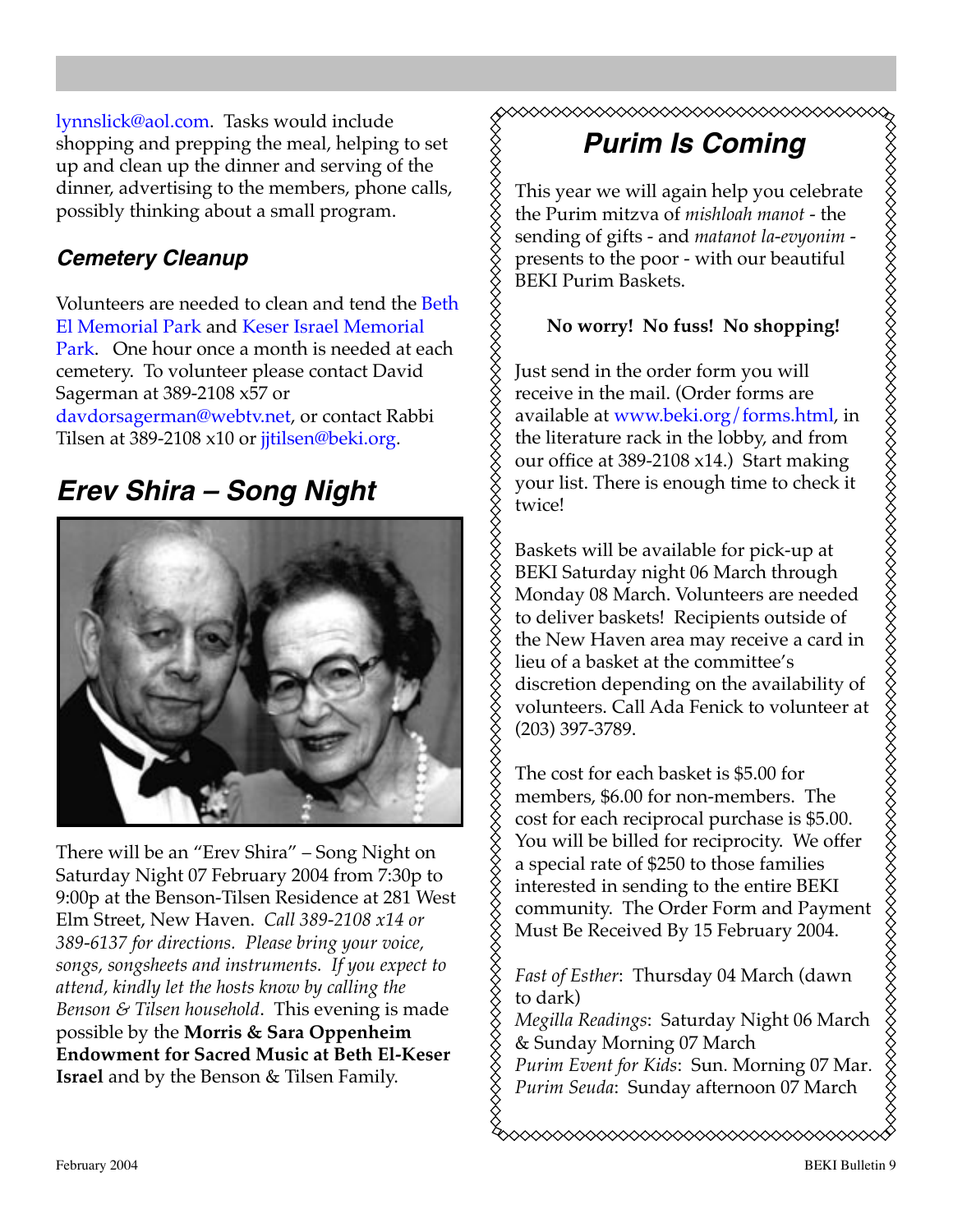## **Where There's a Will…**

Wills and estate plans are not just for the wealthy. Financial advisors suggest that anyone with children – regardless of age – and anyone who cares what happens to their financial resources or property after their death, must have a formal will or estate plan. Even if a donor leaves just  $10\%$  or 5% or even  $1\%$  to BEKI, it can make a big impact on the Congregation's future. Designating BEKI as a beneficiary in one's will demonstrates to one's heirs and neighbors the importance of *tzedaqa* (charity), of BEKI, and of the continuity of the Jewish People.

*If you would like information on including BEKI in your estate planning or current planned charitable giving, please contact your financial advisor or estate planning attorney and BEKI officer Donna Levine at 787-1633 ([sdsij@aol.com](mailto:sdsij@aol.com)). You may also contact Rabbi Tilsen at 389-2108 x10 ([jjtilsen@beki.org\)](mailto:jjtilsen@beki.org) for a confidential discussion.*

## **Buying Stuff on the Web?**

If you purchase from [Amazon.com](http://www.amazon.com/exec/obidos/redirect-home/congregabethelke) or [Buy.com](mailto:info@MediaArtsCenter.net) and access these merchants via the links here or at [www.beki.org/links.html](http://www.beki.org/links.html), BEKI receives a small commission on your purchase, at no additional cost to you. You must use these links each time you access the merchants' website in order for BEKI to receive a commission.

## **KINAHARA: Kashrut Update**

Information on local kashrut issues and kashrut in general is available at [www.kinahara.org.](http://www.kinahara.org) KINAHARA is the Kashrut Initiative of the New Haven Area Rabbinical Assembly.

## **BEKI Recycles**

Please place plastic cups and plasticwear in the "plastics recycling" bin next to the trash barrel

following qiddush and other events. Please be careful to keep trash and recyclables separate.

## **Weekday morning services at BEKI**

Begin your day with spiritual renewal and fellowship. The Monday morning service (7:00a to 7:45a) includes a brief Torah service, and is followed by the Rashi Study Group (7:45a to 8:30a). Tuesday mornings (7:00a to 7:30a) are attended by a unique mix of people. Wednesday mornings (7:00a to 7:30a) features a continuing group of friends, followed by a 30-minute period of Talmud Study (7:30a to 8:00a). Thursday mornings (8:15a to 9:00a) are ideal for people who may not wish to rise earlier or who bring children to school, and includes a brief Torah service. It is perfect for those who wish to avoid crowds. Friday mornings (7:00a to 7:30a) present an ideal setting for someone wishing to help develop a cadre of dedicated daily *daveners*.

In addition to fulfilling the daily mitzvot of *qeriat shema* (recitation of the Shema), *tefila* (prayer), *Talmud Torah* (study) and *Tzedaqa* (charity), attendance also affords those in mourning a Minyan so that they can recite *qaddish*. Audio recordings of some of the prayers are available at the BEKI website under "[Audio Library.](http://www.beki.org/audio.html)" Regular participants in these services are always glad to welcome additional worshipers. Call our office at 389-2108 x14 or see [www.beki.org/](http://www.beki.org/schedule.html) [schedule.html](http://www.beki.org/schedule.html) for a complete schedule.

## **Maariv Evening Service**

The daily *maariv* evening service comprises the recitation of the Shema and its accompanying blessings, as well as the individual recitation of the Amida. The *maariv* service (also known as *arvit*) provides an opportunity to fulfill the Biblical commandment of reciting the Shema at night as well as fulfilling the rabbinically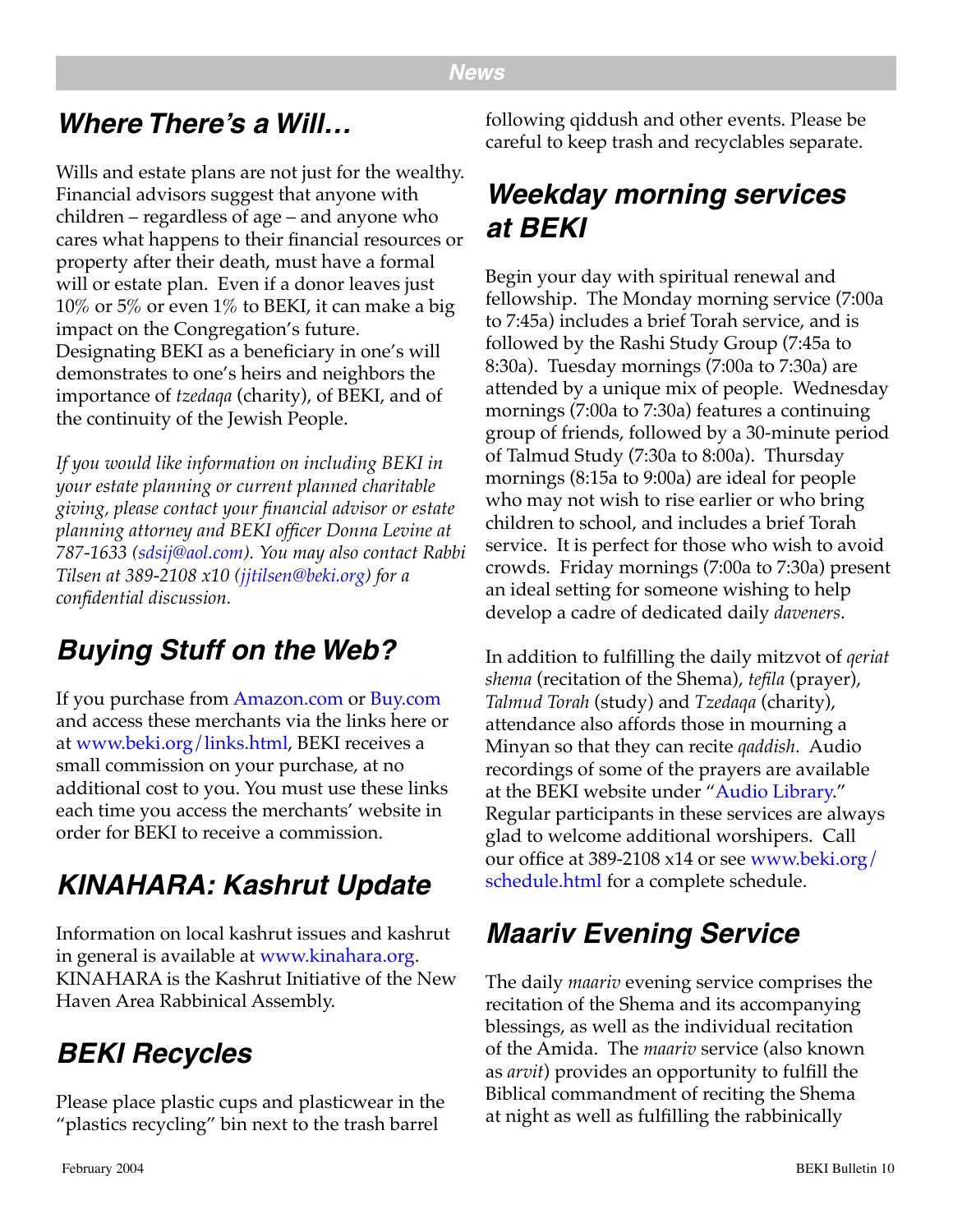#### **News**

mandated recitation of the Amida. An audio recording of the Shema is available in BEKI's web Audio Library.

## **Renovations Pledge Payments Welcome**

Thanks to those who have already sent in payment on your Renovations Campaign pledge. Your payment now will reduce our expense in carrying a construction loan and other finance charges.

## **Quit Horsing Around**

Members and visitors to BEKI are advised that parking is prohibited at all times on the east side of Harrison Street as indicated by the "No Parking" signs. It is also prohibited to obstruct the residential driveways on either side: "No operator shall stop, stand, or leave any horse or other animal or vehicle, in any of the following places… (d) In front of and so as to obstruct a driveway…" (New Haven *Code of General Ordinances* §29-35).

Parking is usually available across Harrison Street, and ample parking is available in the BEKI lot at the rear of the building.

## **Two-Way Traffic**

The driveway from Harrison Street to the parking lot supports two-way traffic. (The "exit only" pattern is in force only for High Holy Days.) When exiting via the driveway, be sure to stop before crossing the sidewalk, in compliance with state traffic laws and in compliance with *halakha* (Jewish law) which strictly prohibits running over pedestrians.

## **Enter Only**

The driveway ramp from Whalley Avenue to the

parking area is for entrance only.

#### **Stop & Go**

The traffic light on Harrison Street at Whalley Avenue is controlled by a microwave sensor. It will detect a vehicle traveling at normal to slow (but not very slow) speed in the driving lane and will give Harrison Street a green light within two minutes and seventeen seconds. It may not detect a vehicle that approaches at less than 3 mph.

## **Children's Shabbat Havura**

The Children's Shabbat Havura meets every Shabbat morning at 10:45a in the Claire Goodwin Youth Room. Designed to address the spiritual and social needs of preschool children, the Havura meets concurrently with K-2 Kehila, Junior Congregation, Cosmic Conversations, the Shabbat Shalom Learners' Minyan and the main Sabbath service. Following the half-hour of songs, stories, prayers and dance, the children have their own qiddush refreshments and then enjoy supervised play until they join the adult worship for the Concluding Service and qiddush.

The Havura enjoys strong support from parents and the Synagogue. Currently about 70 children and their parents actively participate in the Havura. Visitors have come from across New England to observe this program as a model for their own synagogues.

Meeting the spiritual and social needs of preschool children is an obligation of the Jewish community and an important part of the Synagogue's mission. The Havura (Friendship Circle) links the children to one another, to other concerned Jewish parents, and to the Synagogue. The Havura enjoys the active participation of parents who themselves are enriched by the experience. For many adults, the Children's Shabbat Havura serves as their introduction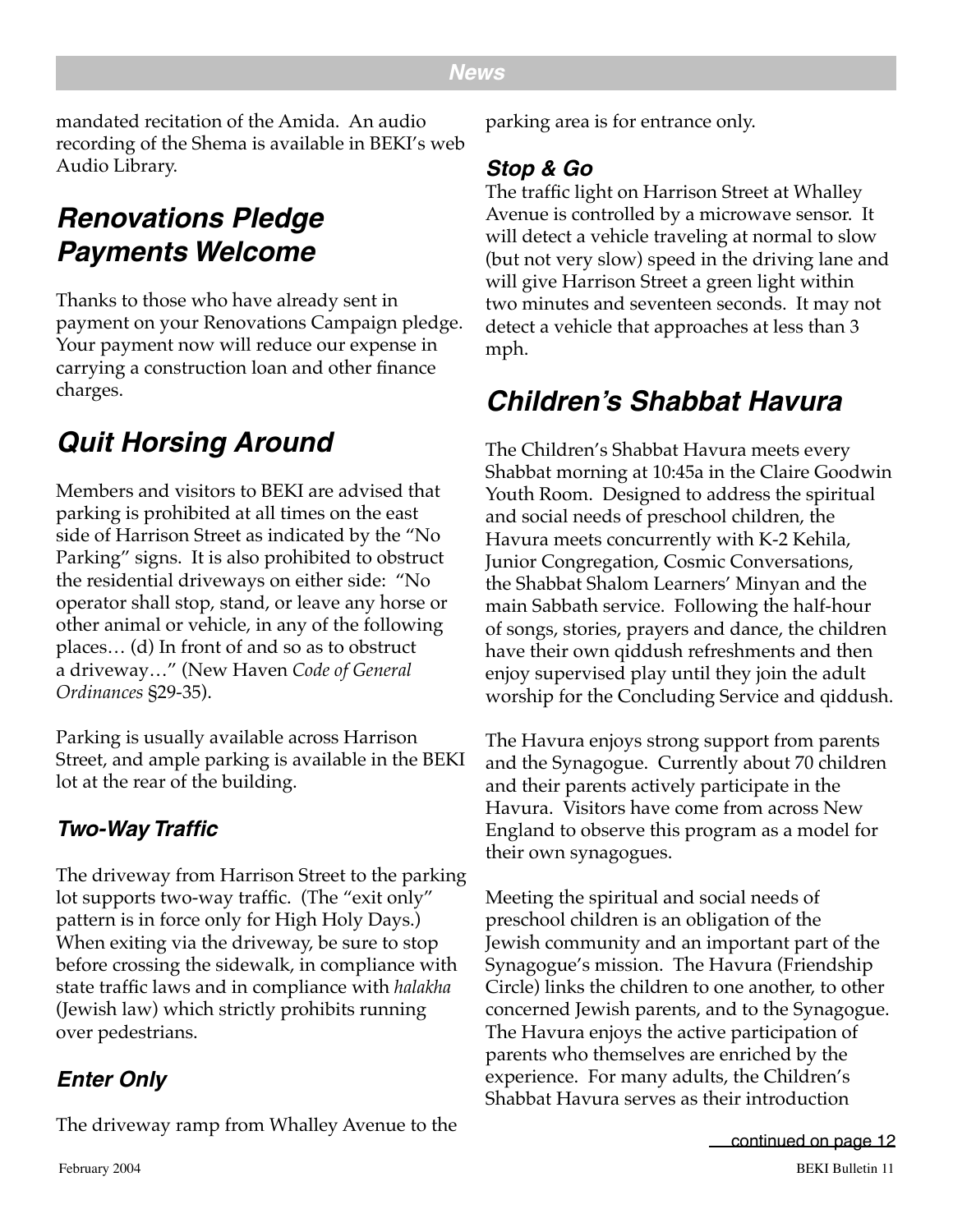## **Children's Shabbat Havura**

continued from page 11

to active participation in the Synagogue Community.

If you are interested in learning more about the BEKI Children's Shabbat Havura, come any Shabbat (Saturday) morning at 10:45a and see for yourself. Or contact Miriam Benson at 389-6137 or [mirbenson@aol.com,](mailto:mirbenson@aol.com) who, along with Ellen Cohen, coordinates the program. You can also contact Education Director Dr. Lauren Kempton at 389-2108 x13 or [lkempton@beki.org,](mailto:lkempton@beki.org) the staff person who supports this parent cooperative

## **Watch those Kids!**

Parents of young children attending services at BEKI are asked to be sure their children are always under their supervision. Children are welcome to be in the sanctuary with their adults or in their age-appropriate youth service. Unsupervised children may represent a safety concern to themselves or to others

## **Megilla Readers Needed**

If you would like to read Megillat Ester (the Book of Esther) on Purim at BEKI, or learn how to, please contact Rabbi Tilsen (389-2108 x10 [jjtilsen@beki.org\)](mailto:jjtilsen@beki.org) at your earliest opportunity. Purim is observed on Saturday night 06 March and Sunday morning 07 March 2004 in New Haven and other cities that were not walled in the thirteenth century BCE.

## **A Message from Office Manager Peggy Hackett**

Dear BEKI Members and Friends:



I have now been at BEKI for 6 months and would like to thank everyone for the warm reception I have received. As expected, it has been quite a learning experience since I have never worked in an environment such as this before. I've always thought that running an office is pretty much the same

no matter where you go, but running a synagogue office is a bit different from running a doctor's office or a school office.

I have gained many new friends and acquaintances in the short time that I have been here. They have been extremely supportive in helping me to understand the customs and traditions of Jewish life. I started here just in time for the High Holy Days and survived without any scratches or bruises. I am slowly (very slowly) learning the Alef Bet and of course many Hebrew words and phrases. Potato latkes are now one of my favorite foods; it's a good thing I'm not on the Atkins diet.

Almost everyday I wonder where I would be working today if I weren't here. I really doubt that I'd be as satisfied with a job anywhere else as I am here at BEKI and I know that the feeling of family and friendship that I have found here is almost impossible to find in any job.

Again, thank you all for your kind support and patience as I strive to keep BEKI running as efficiently as I can.  $\rightarrow \rightarrow$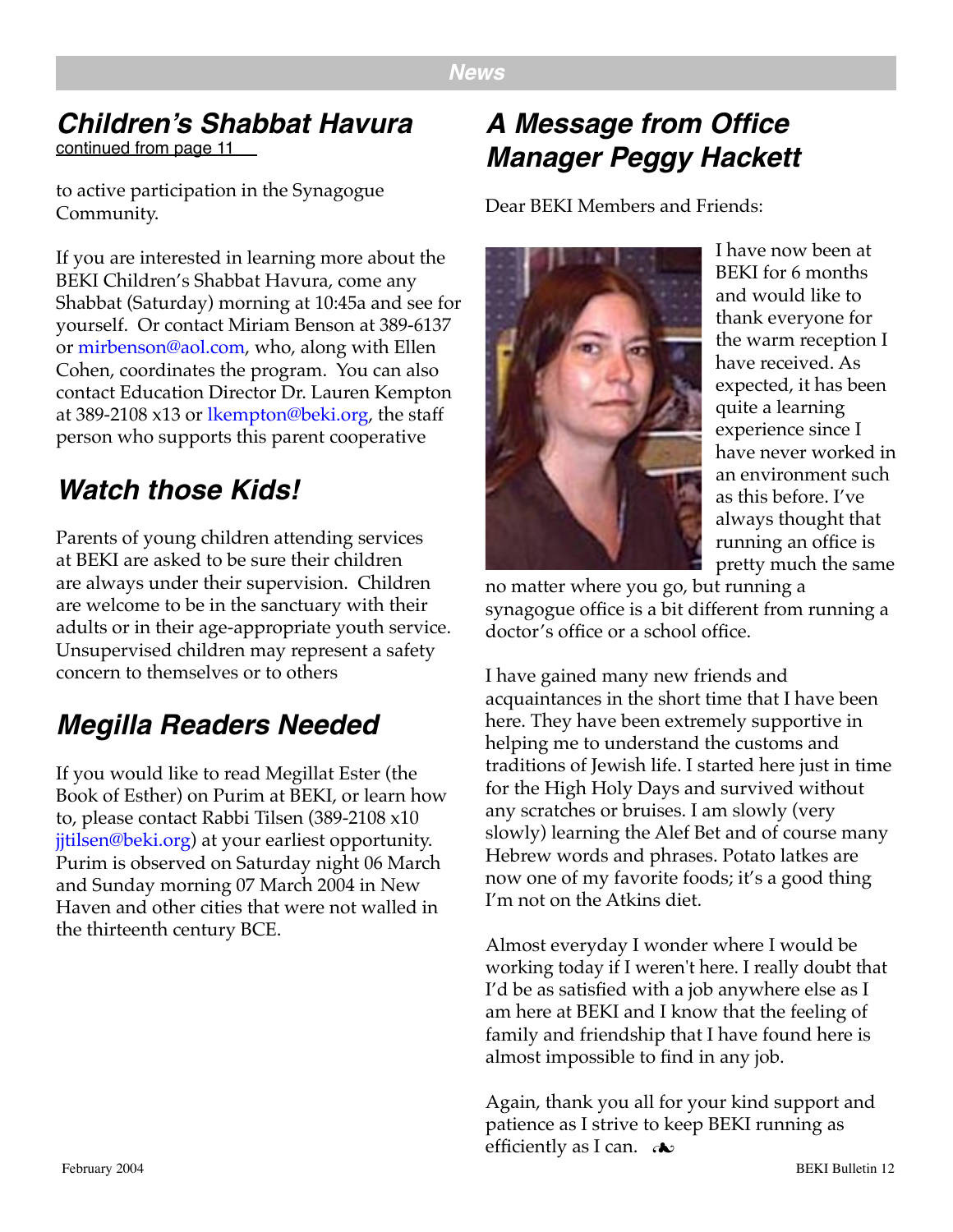## **Teachers Go To School Too**

continued from page 4

Brunch. The Topics ranged from teaching Israel to Tefila, Special Needs, Text Study, Hebrew Language and Curriculum, to name a few. Dr. Lauren Kempton, BEKI Education Director, led the session on Planning for Yom HaShoah and led a session on Spiritual Resistance During the Shoah. BEKI member Dr. Jennifer D. Botwick led a session on Alef-Bet Yoga.

All left the day enriched and eager to try their new learnings in their Religious School teaching.

## **Tu BeShevat**

The Fourth and Fifth graders of BEKI Religious School join with B'nai Jacob students for a special Tu BeShevat program with their peers from seven area Religious Schools. The focus to the morning was four stations around the theme of Tu BeShevat. The stations were: Dance, an Obstacle Course, The Giving Tree and the creation of a tree in memory of our astronaut, Ilan Ramon.  $LK$  de



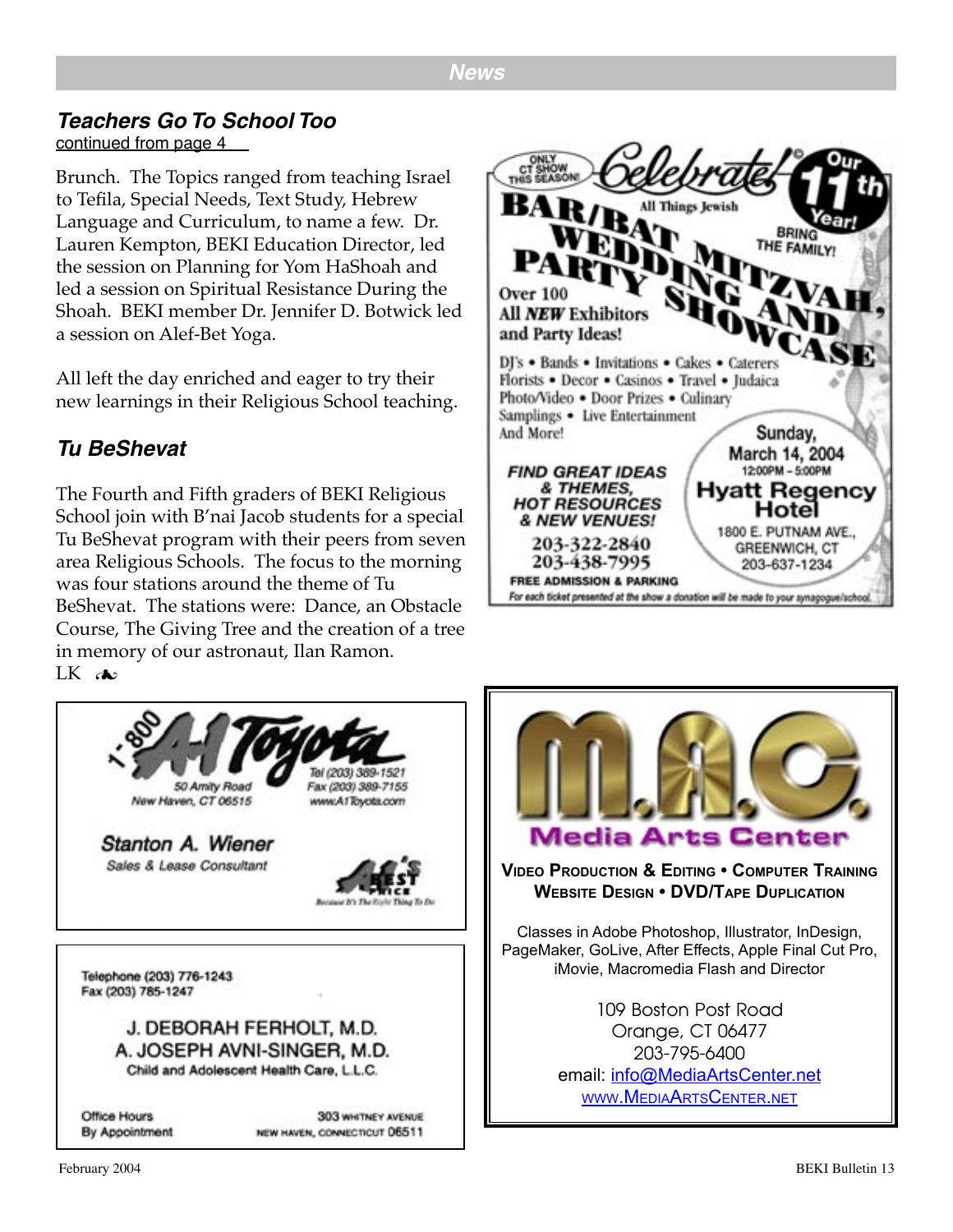#### **Shabbatot**

#### **[Shabbat Shalom Learners' Minyan](http://www.beki.org/adulted.html#sslm)**

The "Shabbat Shalom Learners' Minyan," which meets every other Saturday morning at 10:45a in BEKI's [Rosenkrantz Family Library,](http://www.beki.org/library.html) is an ideal setting for veteran and novice shul-goers alike to become more comfortable and proficient in the Shaharit (morning) and Torah services in a supportive setting. Expertly led by **Steven Fraade**, **Rabbi Alan Lovins** and others, the Shabbat Shalom Learners' Minyan is a nurturing step-by-step practice in a non-threatening, multi-generational setting. Many members who take advantage of this unique offering feel a deeper sense of awe born of increased understanding and appreciation for the services.

The SSLM meets on the 7th & 21st of February. Everyone is welcome to participate regardless of religious status or background.

#### **Laws of Purim: Shabbat Afternoon Study**

The laws of Purim will be studied between *minha* afternoon service and *maariv* evening services on Shabbat afternoons during February. The sixteenth century law code *Shulhan Arukh* will be a basic text along with the Talmud and other works. The study period is about one-half hour. The study period begins at about 5:00p each Saturday afternoon.

#### *Mondays* **[Rashi Study Group](http://www.beki.org/adulted.html#rashi)**

Special time: 16 February 9:45a to 10:30a All other Mondays: 7:45a to 8:30a

Each Monday morning from 7:45a to 8:30a adults meets in the [Rosenkrantz Family Library](http://www.beki.org/library.html) to read Rashi's commentary on the Torah. It is possible to join the study for a single meeting or to begin

at any time. Knowledge of Hebrew is not necessary. Rashi purported to explain the *peshat* of the text, i.e., the meaning in its historical, literary and linguistic context. Visitors and new participants are welcome. The Rashi Study Group meets immediately following the 7:00a *shaharit* morning service.

On Monday 16 February, Presidents' Day, the Shaharit Morning Service is from 9:00a to 9:35a. The Rashi Study Group will meet from 9:45a to 10:30a.

#### *Wednesdays* **[Berakhot Talmud Study Group](http://www.beki.org/coopjona.html)**

Back by popular demand: A Berakhot Talmud Study Group meets weekly on Wednesday mornings from 7:30a to 8:00a. The Study Group focuses on the original text and the issues that arise from the Mishna and Gemara, with attention to the technical aspects of the text. A knowledge of basic Hebrew is very helpful but not required. The Group is open to all. The study group will meet every Wednesday morning in February.

#### **Rabbis' Study Group**

*Wednesdays with Murray* is a weekly study group exclusively for rabbis, facilitated by Rabbi Murray Levine. The Wednesday study group affords local rabbis an opportunity to pursue their own *talmud torah* (Torah study) in a "safe" setting and with opportunities to learn from each other's experience and insight. For more information, call Rabbi Murray Levine at (203) 397-2513.

#### **Hebrew Language**

Responding to members' requests, we will offer a program in January and February on Hebrew Language. The class is taught by Andy Schultz, our Benei Mitzva Program Director. The program will run on Wednesday evenings from 6:45p to 7:30p in the BEKI Library. The dates for the program are 4 and 11 February. To register,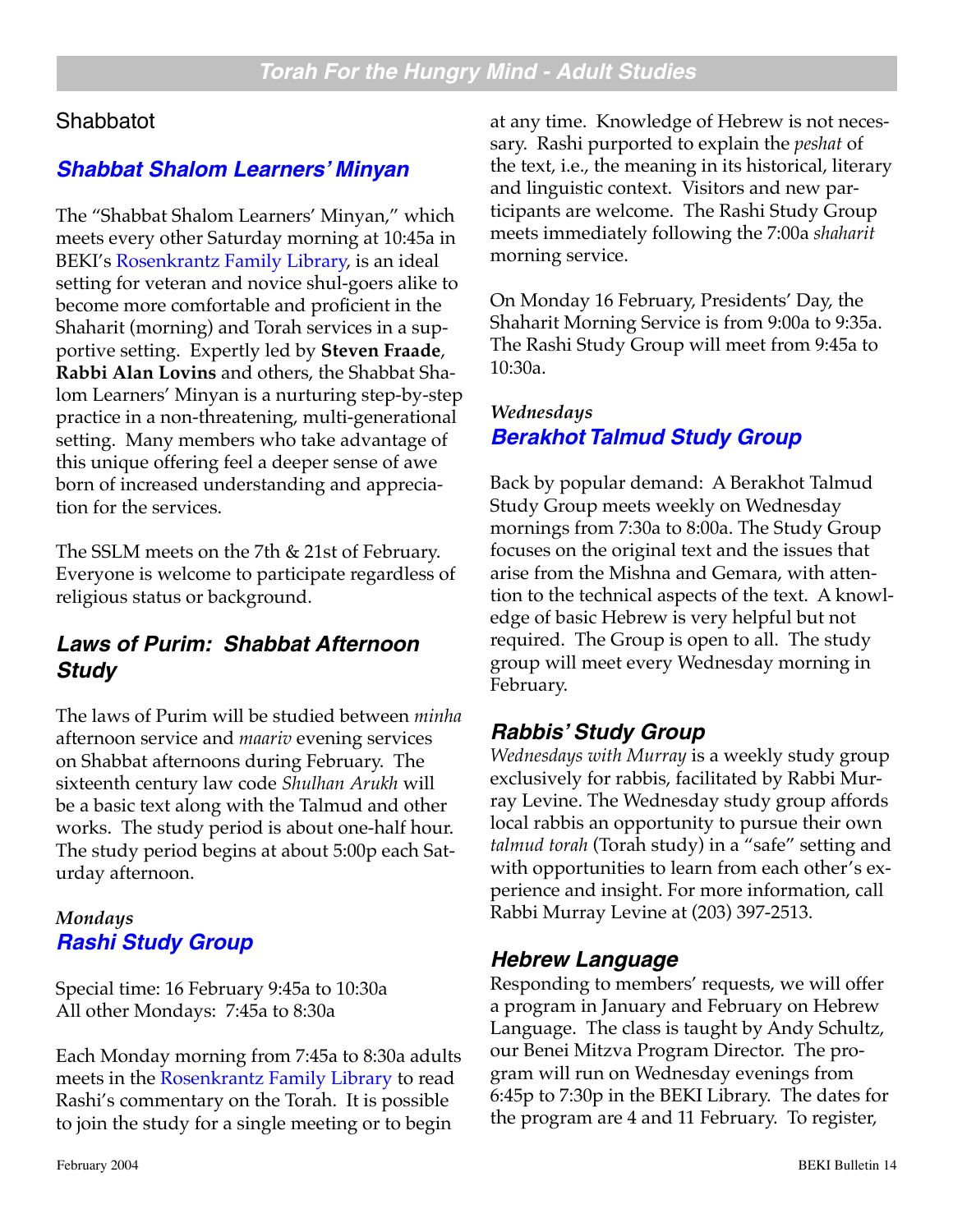please contact Dr. Lauren Kempton at 389-2108 x13 or [lkempton@beki.org.](mailto:lkempton@beki.org) LK

#### *Thursdays* **[Sanhedrin Talmud Study Group](http://www.beki.org/adulted.html#sanhedrin)**

The "Sanhedrin Talmud Study Group" meets weekly on Thursdays during the lunch hour at a downtown New Haven professional office for Talmud study. The Group has met weekly since 1999. For some participants, this is their first direct experience with Talmud text. The Group focuses on the issues raised in the Talmud, with less attention to the technical aspects of the text. Knowledge of Hebrew or Aramaic is helpful but not required. For information contact Marc Schwartz at 562-9873 or [mschwartzmd@hotmail.](mailto:mschwartzmd@hotmail.com) [com](mailto:mschwartzmd@hotmail.com).

## **[AA Meeting](http://www.beki.org/tiqunola.html#aameeting)**

A Thursday night AA meeting is held at BEKI every Thursday night at 8:00p. The weekly Meeting has been held at BEKI since May 1997. Open to any person who can benefit from a recovery program, the meeting is held according to standard AA procedure. This is not a specifically Jewish recovery group, although a large proportion of participants are Jewish. For information on the weekly meeting call Jay at (203) 387-6019 or email Jay at [sokolow@snet.net.](mailto:sokolow@snet.net)

#### *Every Day* **Required Reading & Reference Books on Web**

A listing of basic Judaic reference and introductory works is posted on BEKI's website at www. [beki.org/books.html](http://www.beki.org/books.html ) with a brief annotation by Rabbi Tilsen.

#### **Torah Readers Wanted**

Marsha Beller is coordinating Shabbat Morning Torah Readings for Shemot (Exodus). ). If you would like to read Torah on a Shabbat morning during the winter, or would like to learn how to read Torah, please contact Marsha (387-4657 or [mbellereco@aol.com](mailto:mbellereco@aol.com)). If you would like to plan to read Torah on a Shabbat afternoon or Monday morning, please contact Rabbi Tilsen (389- 2108 x10 jitilsen@beki.org) or Andy Schultz at [aschultz@beki.org](mailto:aschultz@beki.org).

## **Audio Library on Web**

Various blessings and prayers are recorded for educational purposes on BEKI's web site. Shabbat, Festival, and daily liturgical selections are presented. To hear the selections, go to [www.](http://www.beki.org/audio.html) [beki.org/audio.html](http://www.beki.org/audio.html).